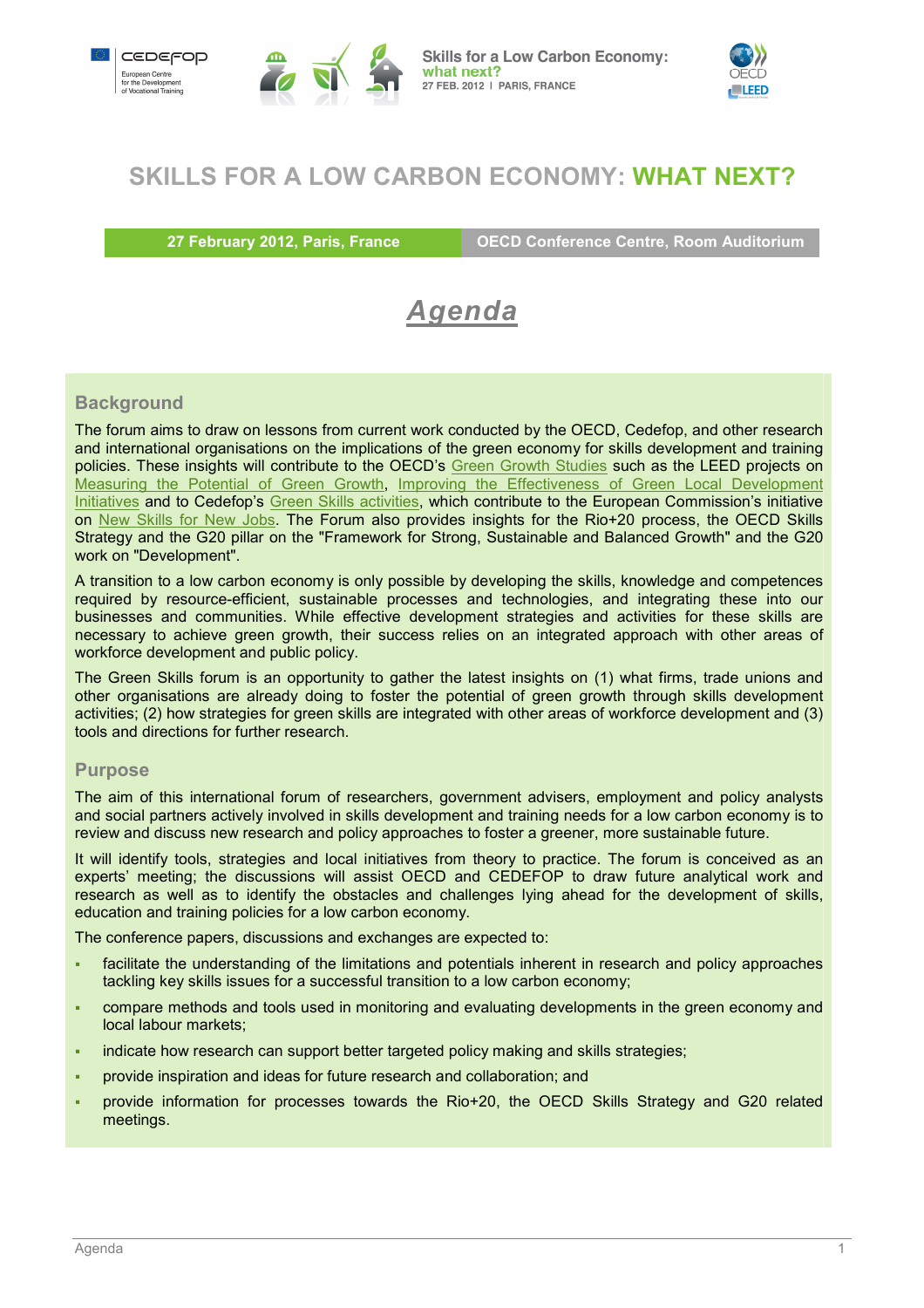

Skills for a Low Carbon Economy:<br>what next?<br>27 FEB. 2012 | PARIS, FRANCE



# **Monday, 27 February 2012**

| 09:00 - 09:30 Registration |                                                                                                                                                                                                                                                                                                         |
|----------------------------|---------------------------------------------------------------------------------------------------------------------------------------------------------------------------------------------------------------------------------------------------------------------------------------------------------|
| 09:30 - 09:45   Welcome    |                                                                                                                                                                                                                                                                                                         |
|                            | <b>Yves Leterme, Deputy Secretary-General, OECD</b><br>Pascaline Descy, Head of Area Research and Policy Analysis, Cedefop                                                                                                                                                                              |
|                            | 09:45 - 10:15   Introductory Panel                                                                                                                                                                                                                                                                      |
|                            | Facilitator: Cristina Martinez-Fernandez, OECD CFE LEED                                                                                                                                                                                                                                                 |
|                            | Skills for a low carbon economy<br><b>Presentation OECD LEED</b><br>Chris Barrett, Ambassador and Permanent Representative, Australian Delegation to the<br><b>OECD</b><br>Luc Willems, Deputy Secretary General, Benelux Secretariat<br><b>Presentation Cedefop</b><br>Antonio Ranieri, Cedefop<br>Q&A |
|                            | 10:15 - 11:30 Session I: Gearing up education and training for green growth                                                                                                                                                                                                                             |
|                            | Facilitator: Paul Ekins, University College of London, United Kingdom                                                                                                                                                                                                                                   |
|                            | How best can we enable education and training systems to adjust to emerging areas of<br>$\bullet$<br>green growth and stimulate diverse pathways to green jobs?                                                                                                                                         |
|                            | What measures can be taken to make pathways to green jobs more attractive,<br>$\bullet$<br>particularly to women and young people, and to stimulate entrepreneurship in this field?                                                                                                                     |
|                            | Knowledge sharing in early identification of skill needs<br><b>Christine Hofmann, ILO</b>                                                                                                                                                                                                               |
|                            | The Austrian Masterplan human resources for renewable energies<br>Gerhard Geiger, 3S Unternehmensberatung GmbH, Austria and Regina Steiner, FORUM<br>Umweltbildung, Austria                                                                                                                             |
|                            | Think global, act local: the case for a global green skills training action plan<br>Joel Marsden, GHK, United Kingdom                                                                                                                                                                                   |
|                            | Discussants: Ray Pinto, Microsoft Europe, Middle East and Africa (BIAC) and Kathrin<br>Hoeckel, OECD EDU                                                                                                                                                                                                |
|                            | <b>Open Discussion</b>                                                                                                                                                                                                                                                                                  |
|                            | 11.30-12.00 Tea/Coffee break                                                                                                                                                                                                                                                                            |
|                            | 12:00 - 13:15 Session II: Enterprise approaches for a workforce fit for a green economy                                                                                                                                                                                                                 |
|                            | Facilitator: Petra Schwager, UNIDO and DCED GGWG                                                                                                                                                                                                                                                        |
|                            | What good practices are there to enhance the skills of the existing workforce to adapt to<br>$\bullet$<br>and benefit from a greener economy? How SMEs are equipping their workforce and<br>talent?                                                                                                     |
|                            | Which tools and activities do businesses use to anticipate and monitor market<br>$\bullet$<br>development in the green sector for their occupational requirements and skill needs?                                                                                                                      |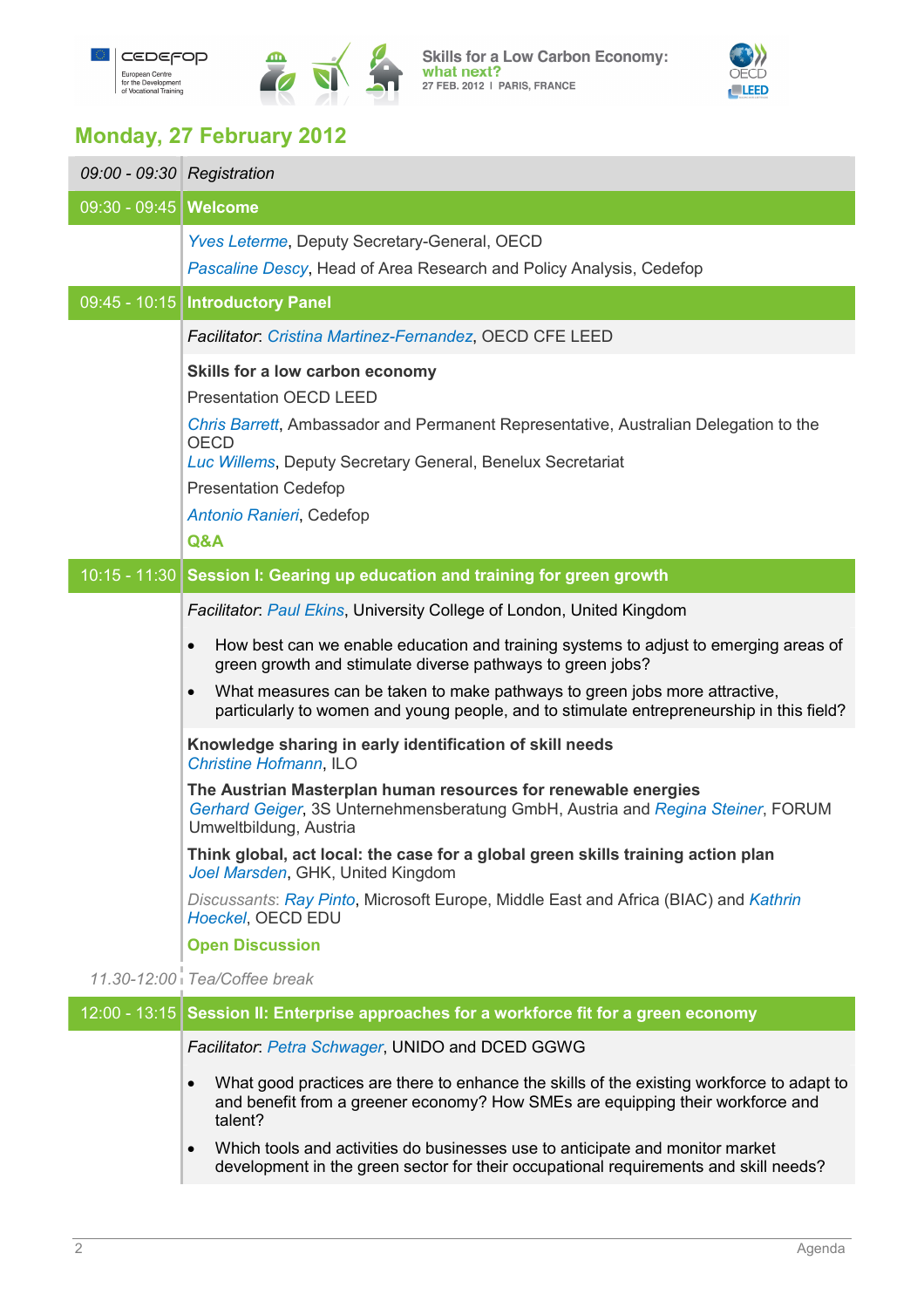



**Skills for a Low Carbon Economy:** what next? 27 FEB. 2012 | PARIS, FRANCE



**Greening technical vocational education and training in the European steel industry**  *Antonius Schröder*, Technische Universität Dortmund – Sozialforschungsstelle, Germany

**Anticipating and managing the effects of greening of industries in the EU: skills development in the overall context of job quality** 

*Simonas Gaušas*, PPMI, Lithuania and *Radoslaw Owczarzak*, Eurofound

**Licensing and certification to increase skills provision amongst low carbon SMEs in the UK** 

*Nick Jagger*, Centre for Climate Change Economics and Policies, United Kingdom

*Discussants*: *Roland Schneider*, TUAC and *Lucia Cusmano*, OECD CFE SME

**Open Discussion**

## *13:15 - 14:30 Lunch*

| 14:30 - 15:45 Session III: Integrating skills into local development strategies for green job creation                                                                                                                |
|-----------------------------------------------------------------------------------------------------------------------------------------------------------------------------------------------------------------------|
| Facilitator: Robert Strauss, DG Employment, Social Affairs & Inclusion, European<br>Commission                                                                                                                        |
| What best practices exist for integrating skills development strategies with other areas<br>$\bullet$<br>of public policy to promote green growth, particularly at local level?                                       |
| Which measures can be used to monitor and evaluate how local labour markets are<br>$\bullet$<br>making the transition to greener activities?                                                                          |
| Greening local economies through stakeholders' mobilisation. Lessons from the<br>project 'Employment houses and sustainable development in France'<br>Marie-Pierre Establie d'Argencé, Alliance Villes Emploi, France |
| Identification of skill shortages, achieving policy coherence: the case of India<br>Sunita Shanghi, Planning Commission, Government of India                                                                          |
| Climate change adaptation and local development. The new imperatives for green<br>skills development<br>Rao Pinninti, Rutgers University, USA                                                                         |
| Discussant: Paul Swaim, OECD ELS and Wolfgang Mueller, German Federal Employment<br>Agency                                                                                                                            |
| <b>Open Discussion</b>                                                                                                                                                                                                |
| 15:45 - 16:00   Tea/Coffee break                                                                                                                                                                                      |
| 16:00 - 17:15 Panel Session: Lessons learnt and the way forward                                                                                                                                                       |
| Facilitator: Sergio Arzeni, OECD CFE                                                                                                                                                                                  |
|                                                                                                                                                                                                                       |

| Facilitator: Sergio Arzeni, OECD CFE                                                                                                                                                                                                                                                  |
|---------------------------------------------------------------------------------------------------------------------------------------------------------------------------------------------------------------------------------------------------------------------------------------|
|                                                                                                                                                                                                                                                                                       |
| Cristina Martinez-Fernandez, OECD CFE LEED<br>Paul Ekins, University College of London, United Kingdom<br>Petra Schwager, UNIDO and DCED GGWG<br>Robert Strauss, DG Employment, Social Affairs & Inclusion, European Commission<br>Antonio Ranieri, Cedefop<br><b>Open Discussion</b> |
| 17.15 - 17.30 Closure                                                                                                                                                                                                                                                                 |
| <b>Pascaline Descy, Head of Area Research and Policy Analysis, Cedefop</b><br>Sylvain Giguere, Head of the OECD CFE LEED Division                                                                                                                                                     |
| 17.30 End of conference                                                                                                                                                                                                                                                               |